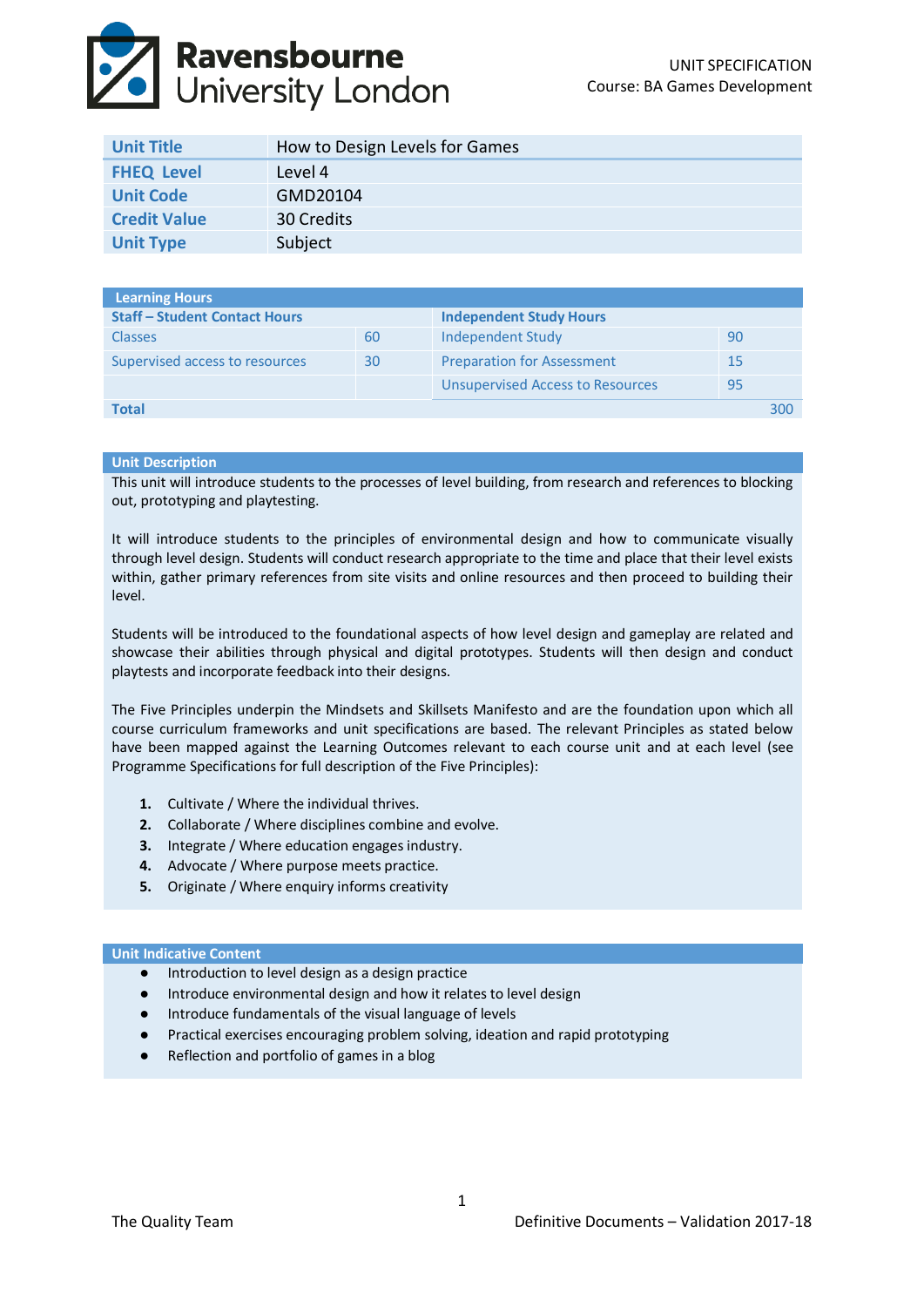# **Unit Aims**

Within the context of the Honours Degree credit framework, the aims of the course are to:

- Introduce and build upon the core principles of level design and environmental design
- Provide a supportive environment for students to engage in playtesting and critical feedback

• Encourage students' intellectual and personal development by fostering, enhancing and promoting their skills in research, reference building and visual communication and how it relates to game play.

• Promote diversity, inclusivity, ethical, social and environmental awareness and provide opportunities for study and progression to all students.

The curriculum design and units will *"facilitate acquisition of appropriate knowledge and understanding, development of the necessary personal attributes, and application of the skills which equip and prepare students for continuing personal development and professional practice."* (Subject Benchmark Statements, 2017).

**Unit Learning Outcomes (Items in bold are the main focus within each LO for the unit)**

# **LO1 Cultivate**

- **Technical Competence**
- **Subject Knowledge**
- Resilience

**Demonstrate capacity for developing discipline specific knowledge and technical competencies, supporting academic & practical self-efficacy and emerging employability abilities.**

# **LO4 Advocate**

- **Critical Reflection**
- Professional Identity

**Demonstrate capacity for Critical Reflection, to consider and support personal and professional development.** 

**Demonstrate emerging working approach/attitude that identifies consideration of social and ethically responsible working methods and how this informs personal practice.**

**LO5 Originate**

- **Research**
- Experimentation
- **Ideation**

**Demonstrate capacity for emerging enquiry methods to support practical and theoretical development in physical, written and oral forms.**

**Demonstrate capacity to consider ideas, materials, tests and outcomes that may inform practical and theoretical development in physical, written and oral forms.**

### **Learning and Teaching Methods**

Learning will be developed through: lectures, practical demonstrations, and online courses provided by 3<sup>rd</sup> parties. It will also feature seminars, tutorials, master classes, critical self and peer appraisal and collaborative working.

Where appropriate external guest speakers will further support delivery on the unit. Students will also need to undertake self‐directed independent study to support learning.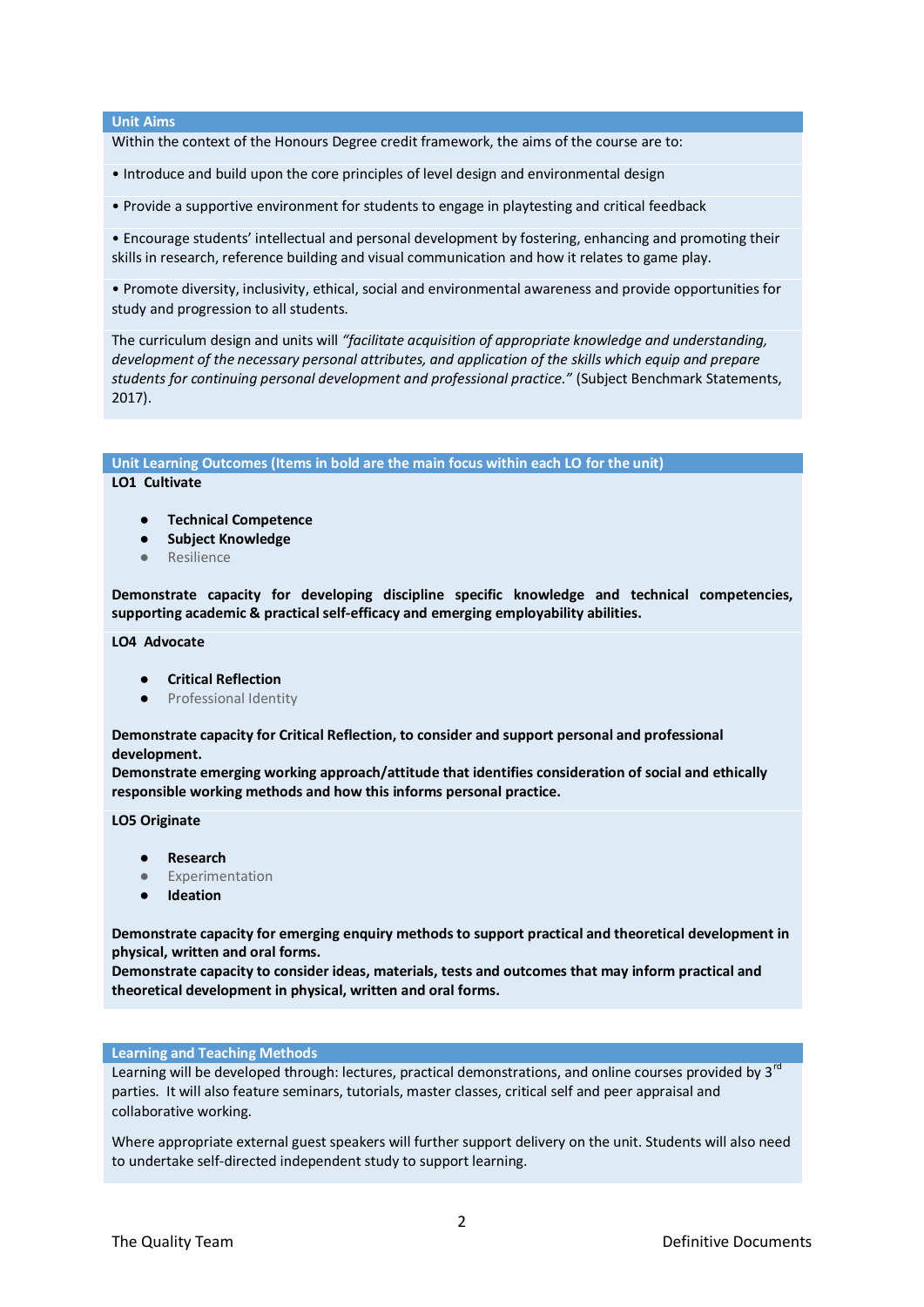# **The following methods play a significant role in learning and teaching on the course:**

- Group projects underpin peer learning and are used to promote transferable skills such as team working and communication.
- Aligned Workshops, Lectures and Seminar sessions support the core teaching delivery.
- Research led projects are used to embed an understanding of research and research methods from the beginning to ensure students develop the skill to explore the contexts and conditions of their practice.
- Reflective journals are used throughout the course to promote the development of autonomous, confident and critically reflective, self‐directed learners.
- Self-evaluative writing is used to enable students to take responsibility for their own learning by identifying needs and prioritising and planning their learning.
- Self-assessment encourages students to take responsibility for monitoring and making judgments about aspects of their own learning.
- Peer assessment is used to promote assessment as part of learning.
- Live projects and student exhibitions and /or pop up events, support an outward facing ethos and encourage students to develop their practice in relevant professional contexts.

### **Assessment methods and tasks**

*Brief description of assessment methods*

- *Formative Assessment will offer the opportunity for formative feedback/feedforward. This will be given midway through the unit or at an appropriate time.*
- *Summative assessment is the completion of the main unit tasks – typically a finished outcome together with associated research and reflective elements and the completion of a workbook or blog and accompanying treatments or presentations.*
- *Presentations to peers are usually within a small group environment where at least two tutors are present.*
- *Playable builds should be self-contained and not the editor project files unless stated by the brief*
- *In some cases digital files will be required to assess technical skill.*
- *Students will be notified of grades within 3 weeks of the hand in date and feedback is usually via an audio file in which at least two tutors contribute to feedback and feedforward.*

| <b>Assessment tasks</b>                     | Weighting (%) (one grade or multi-grade unit) |
|---------------------------------------------|-----------------------------------------------|
| Level Design Portfolio with playable levels | 100%                                          |
| (as described in the unit brief)            |                                               |

# **Indicative Assessment Criteria**

- **Demonstrate the ability to design a playable level using appropriate technology (LO1, LO5)**
- **Demonstrate the ability to produce coherent physical and digital assets. (LO4, LO5)**
- **Demonstrate the ability to use digital development tools. (LO1)**
- **Demonstrate the ability to be an advocate for their creative practice. (LO4)**

*Assessment criteria are the basis on which the judgment of the adequacy of the work is made. A more detailed assessment criteria will be specified in the brief.*